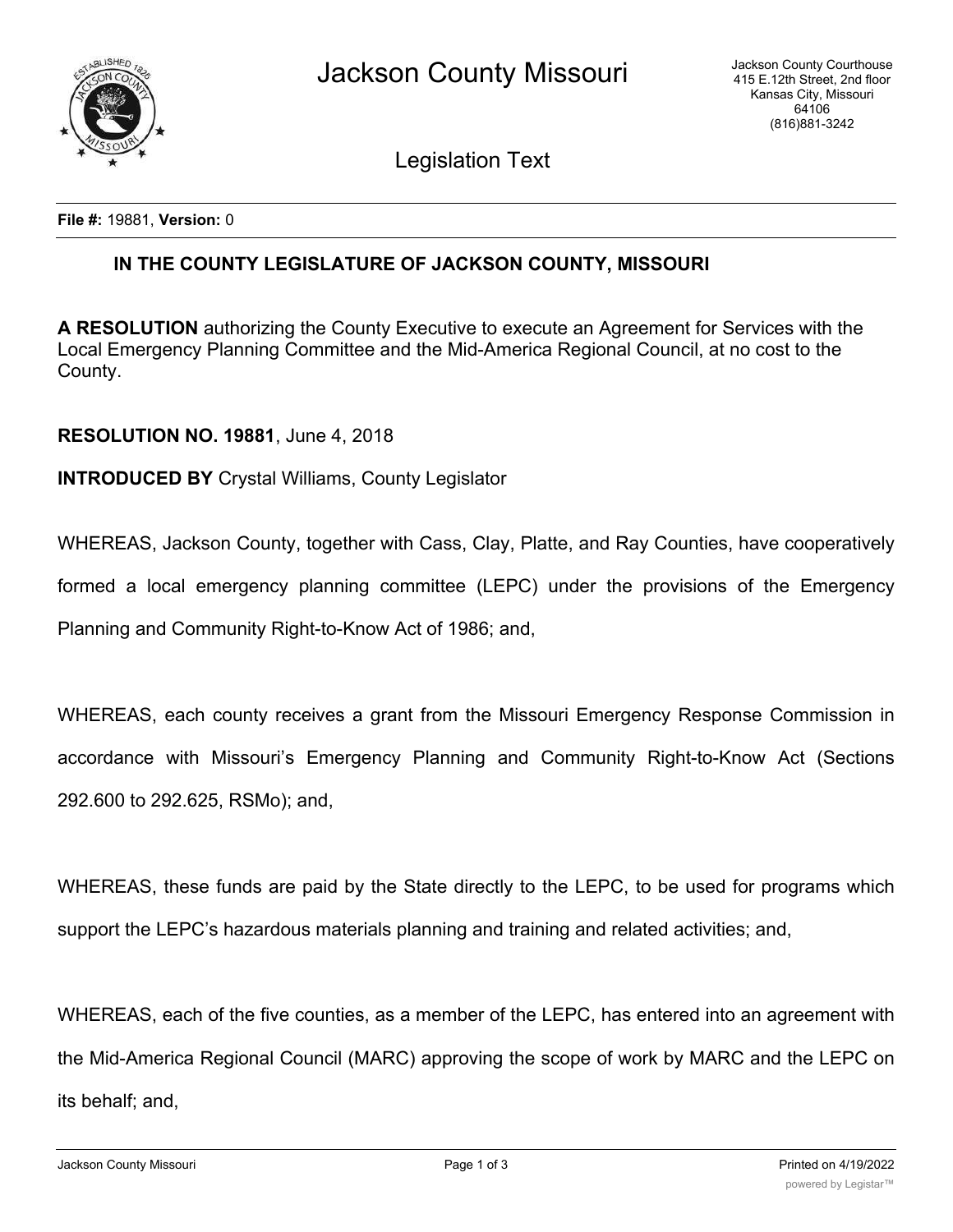WHEREAS, MARC is a public not-for-profit organization, formed in 1972 by area cities and counties, including the counties that have formed the LEPC, to address issues and problems of mutual concern; and,

WHEREAS, MARC is able to provide the administrative and technical assistance to carry out the scope of work developed for the aforementioned grants; and,

WHEREAS, the attached Agreement for Services adequately sets out the rights and obligations of the County, the LEPC, and MARC in this regard; now therefore,

BE IT RESOLVED by the County Legislature of Jackson County, Missouri, that the attached Agreement for Services with the Mid-America Local Emergency Planning Committee and the Mid-America Regional Council be and hereby is approved; and,

BE IT FURTHER RESOLVED that the County Executive be and hereby is authorized to execute the Agreement with the Mid-America Local Emergency Planning Committee and the Mid-America Regional Council.

..Enacted and Approved Effective Date: This Resolution shall be effective immediately upon its passage by a majority of the Legislature.

APPROVED AS TO FORM:

Chief Deputy County Counselor County Counselor

 $\_$  , and the contribution of the contribution of  $\overline{a}$  , and  $\overline{a}$  , and  $\overline{a}$  , and  $\overline{a}$  , and  $\overline{a}$